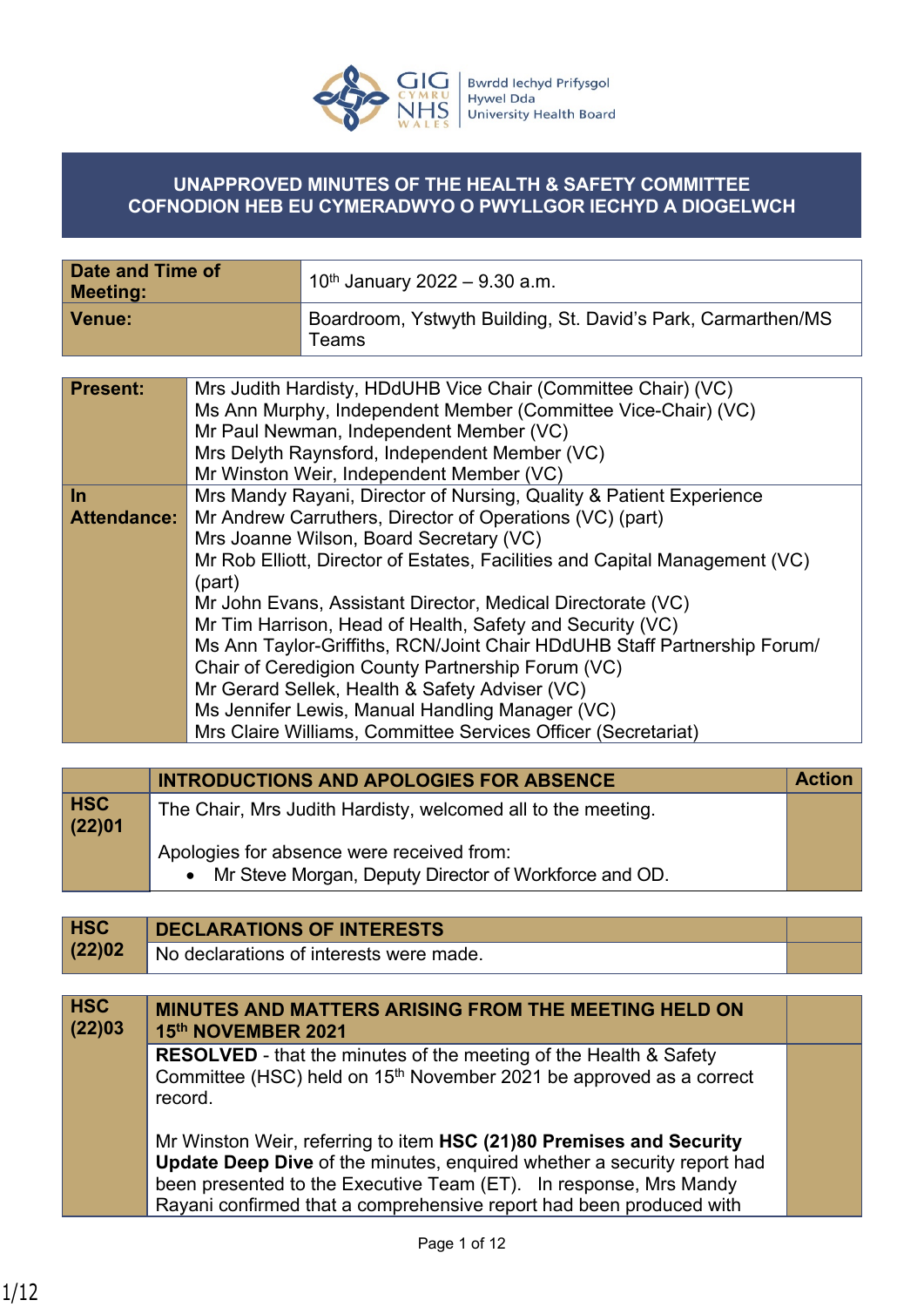|                      | regard to the status of current security arrangements and the anticipated<br>enhancements required, which had been discussed with ET colleagues. A<br>Planning Objective (PO) is being created for 2022/23 in order to allow<br>security arrangements to receive the focus it requires.                                                                                                                                                                                                                                                                                                                                                                                                                                                                                                                                                                                                                                                                                                                                                                                                                                                                                                                                          |            |
|----------------------|----------------------------------------------------------------------------------------------------------------------------------------------------------------------------------------------------------------------------------------------------------------------------------------------------------------------------------------------------------------------------------------------------------------------------------------------------------------------------------------------------------------------------------------------------------------------------------------------------------------------------------------------------------------------------------------------------------------------------------------------------------------------------------------------------------------------------------------------------------------------------------------------------------------------------------------------------------------------------------------------------------------------------------------------------------------------------------------------------------------------------------------------------------------------------------------------------------------------------------|------------|
|                      |                                                                                                                                                                                                                                                                                                                                                                                                                                                                                                                                                                                                                                                                                                                                                                                                                                                                                                                                                                                                                                                                                                                                                                                                                                  |            |
| <b>HSC</b><br>(22)04 | TABLE OF ACTIONS FROM THE MEETING HELD ON 15th NOVEMBER<br>2021                                                                                                                                                                                                                                                                                                                                                                                                                                                                                                                                                                                                                                                                                                                                                                                                                                                                                                                                                                                                                                                                                                                                                                  |            |
|                      | An update was provided on the Table of Actions from the HSC meeting<br>held on 15 <sup>th</sup> November 2021, with confirmation received that all actions had<br>been completed, with the exception of:<br>HSC(21)75 Table of Actions from the Meeting held on 13th September<br>2021 - To pursue the maternity issues at the next H&S Trade Union<br>meeting. Ms Ann Taylor-Griffiths informed Members that the matter had<br>not been pursued at the H&S Trade Union (H&STU) meeting as the<br>issues raised had been resolved with individual members of staff. Mrs<br>Rayani requested that Ms Taylor-Griffiths raise the matter at the next<br>H&STU meeting in order to understand the strategic ask and it was further<br>agreed that the matter be brought back to the HSC, if required.<br>HSC(21)75 Table of Actions from the Meeting held on 13th September<br>2021 - To follow up on the ultra violet lighting issue raised at the<br>HSC in September and November 2021. Mr Tim Harrison informed<br>Members that information had been requested from Infection Control<br>colleagues and that the Standard Operating Procedure would be shared<br>with Ms Ann Murphy outside of the Committee meeting. Mrs Rayani | <b>ATG</b> |
|                      | added that there are protocols in place for ultra violet light cleaning and<br>further work is being undertaken concerning cleaning standards recently<br>issued, therefore the action is complete and can be closed.                                                                                                                                                                                                                                                                                                                                                                                                                                                                                                                                                                                                                                                                                                                                                                                                                                                                                                                                                                                                            |            |

| <b>HSC</b><br>(22)05 | HEALTH & SAFETY COMMITTEE (HSC) SELF-ASSESSMENT 2020/21 -<br><b>ACTION PLAN</b>                                                                                                                                                                                                                                                                                                                                                                                                                                                                                                            |  |
|----------------------|--------------------------------------------------------------------------------------------------------------------------------------------------------------------------------------------------------------------------------------------------------------------------------------------------------------------------------------------------------------------------------------------------------------------------------------------------------------------------------------------------------------------------------------------------------------------------------------------|--|
|                      | Members were presented with the Health and Safety Committee (HSC)<br>Self-Assessment 2020/21 - Action Plan report, providing a six-month<br>progress update following the completion of a questionnaire to consider the<br>effectiveness of the HSC during 2020/21. Members noted that for 2020/21,<br>a new approach to self-assessment had been introduced to elicit a broader<br>range of response, which can shape and influence the agenda of the<br>Committee going forward. Members were pleased to note that all actions<br>resulting from the recommendations had been completed. |  |
|                      | Members gained assurance from the HSC Self-Assessment 2020/21 action<br>plan report.                                                                                                                                                                                                                                                                                                                                                                                                                                                                                                       |  |
|                      | The Committee received <b>ASSURANCE</b> that any actions from the HSC Self-<br>Assessment 2020/21 are being progressed within the agreed timescales.                                                                                                                                                                                                                                                                                                                                                                                                                                       |  |

| <b>HSC</b><br>(22)06 | <b>HEALTH AND SAFETY UPDATE</b>                                                                                                                                                                                                        |  |
|----------------------|----------------------------------------------------------------------------------------------------------------------------------------------------------------------------------------------------------------------------------------|--|
|                      | Members received the Health and Safety report, providing an update on the<br>$\frac{1}{2}$ activities of the Health and Safety Team for the period November –<br>December 2021. The report focused on the Manual Handling Team's work, |  |
|                      |                                                                                                                                                                                                                                        |  |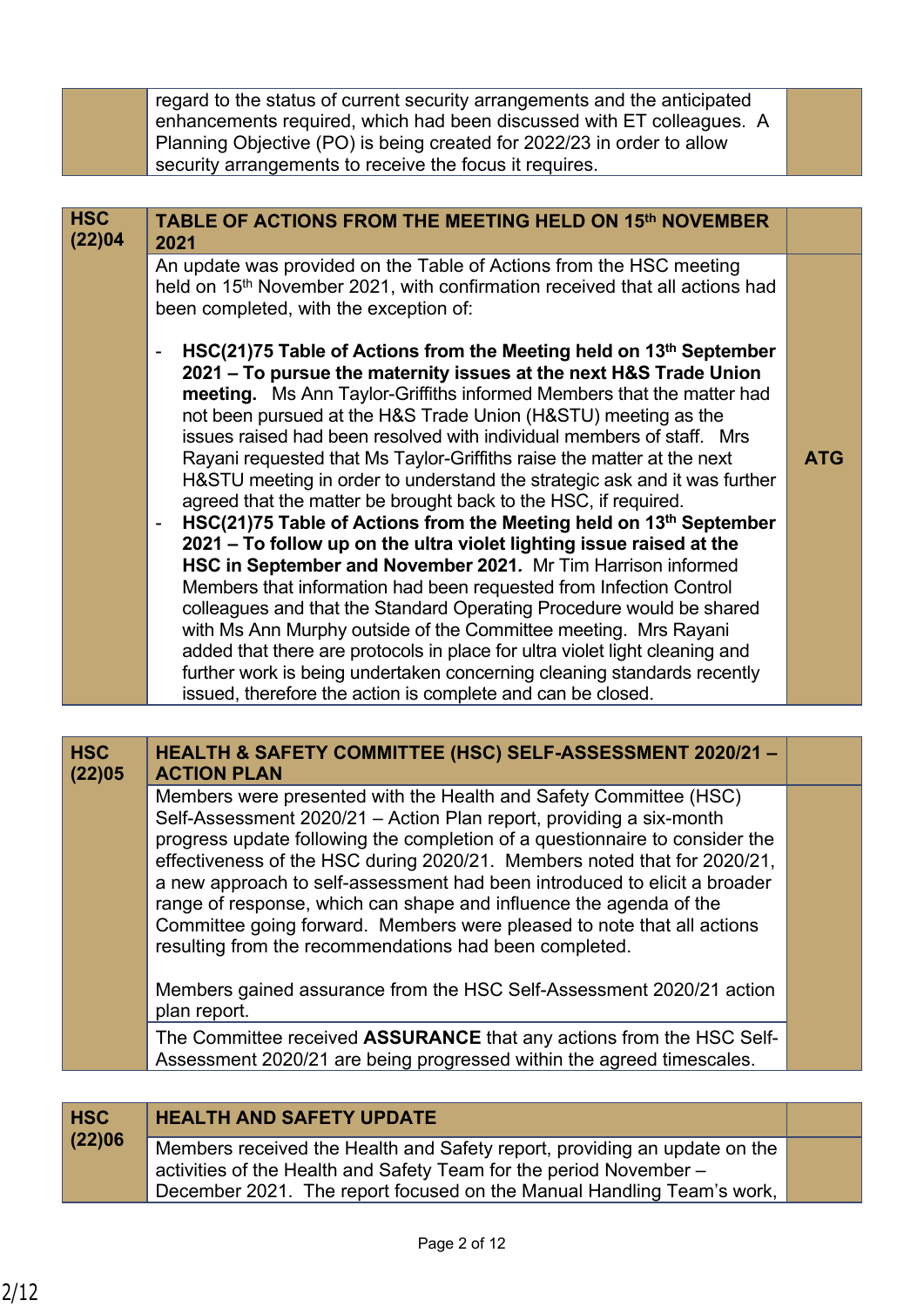concerns associated with compliance with the Lifting Operations and Lifting Equipment Regulations (LOLER) and Omicron planning arrangements.

Mr Tim Harrison referred to concerns he had raised at the Medical Devices Group (MDG) in December 2021, relating to the current rate of compliance with LOLER and its approved Code of Practice. Under these regulations, hoists should be LOLER inspected every six months and undergo preplanned maintenance every year. Current hoist compliance at the end of November 2021 across Hywel Dda University Health Board (HDdUHB) stood at 67.67%. It was noted that the MDG Chair had undertaken to discuss the issues raised with senior colleagues across a number of HDdUHB functions and to agenda further discussion at the next MDG meeting in February 2022.

Ms Jennifer Lewis reiterated that all equipment should be inspected every six months and had been surprised to find compliance in some areas as low as 40%, however actions are in place to combat this. The potential risk to the patients being handled, as well as presenting potential risks and serious consequences to staff involved in using the equipment, noting the potential impact associated with the standards set by regulatory and inspection bodies.

Ms Ann Taylor-Griffiths, referring to the likely serious consequences faced by staff whilst using out-of-date equipment, enquired whether these consequences relate to all professionals, i.e. nursing staff and therapy staff. In response, Ms Lewis explained that whilst staff have a responsibility to check equipment prior to use, there is also a reasonable expectation that equipment is in order. If, however, a member of staff were to knowingly use equipment that is out of date and harm ensued, there could be a referral made to a regulatory/inspection body. Ms Lewis further explained that processes are in place to remind staff of the requirement for checking equipment, including this matter being reiterated at manual handling training sessions, managers induction sessions, reminders distributed to wards and ward based checks undertaken. Mrs Rayani, whilst reassuring Members that the likelihood of someone losing their registration would be extremely low, echoed the importance of reminding staff of the requirements and personal responsibility to ensure equipment has been inspected prior to use. Of equal importance is ensuring that mitigations and a clear plan of action are in place to ensure equipment is regularly tested, and it was noted that this should be the responsibility of the MDG to ensure a clear workplan is in place. Members expressed disappointment that HDdUHB is in this position and requested that the Clinical Engineering Team (CET), MDG, Mr Harrison and Ms Lewis maintain a watching brief on the matter.

Mrs Delyth Raynsford expressed concern at the low rate of compliance, and enquired whether the rate includes equipment within community and primary care settings, and if not, whether the rate is worse than anticipated. In response, Mr Harrison assured Members that improvements in terms of compliance are already apparent and that matters have been raised with the CET and Drive Devilbiss (the external company holding the contract), with further improvements anticipated. It was noted that feedback received from Drive Devilbiss on the reasons for the low compliance included

**TH**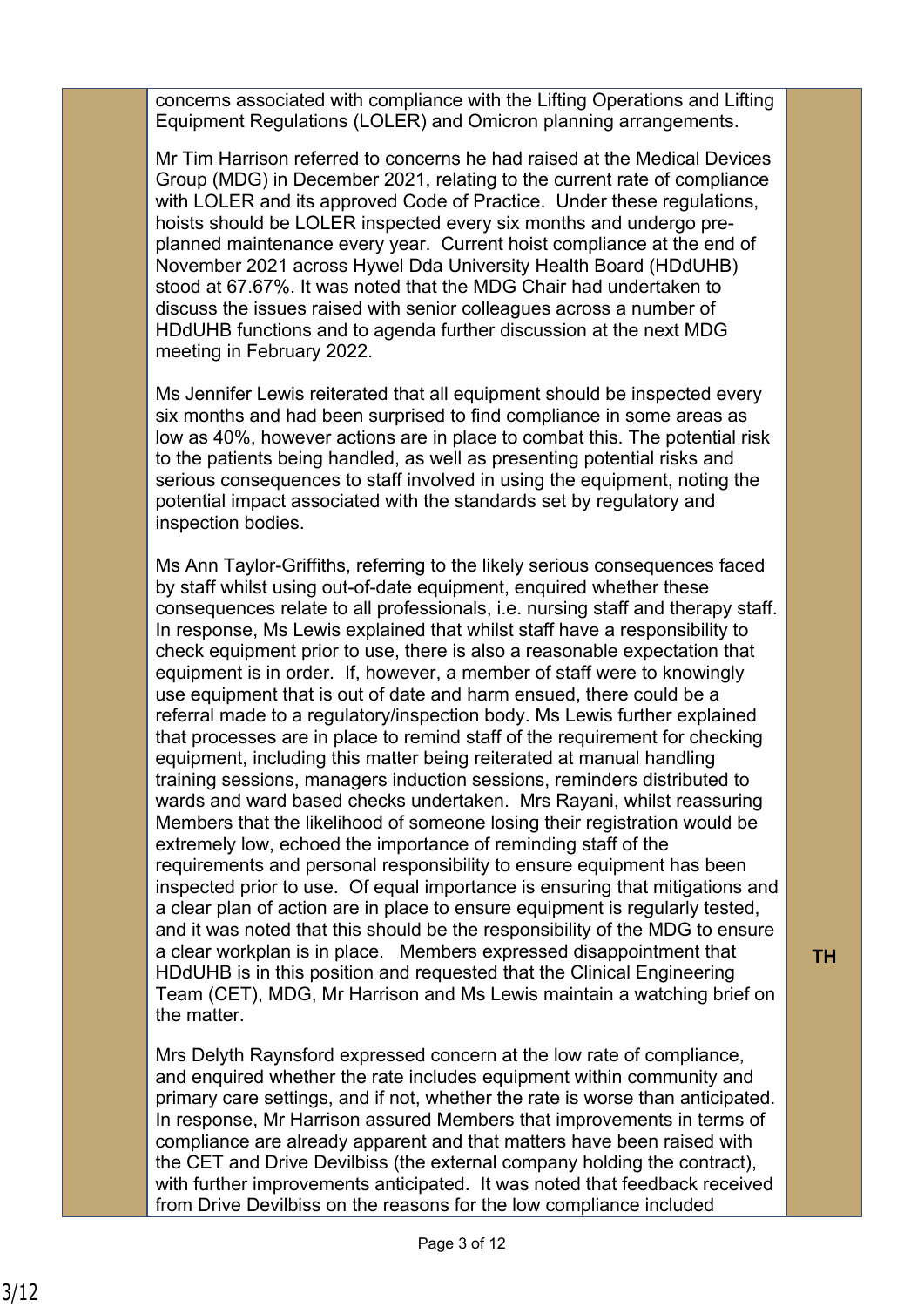equipment having been moved location without informing the CET/Drive Devilbiss leading to difficulties in accessing equipment. However, Mr Harrison advised that some of the equipment, including fixed hoists, cannot be moved, therefore there would be no reason for these not to be easily accessible.

Referring to bariatric patients, Mrs Raynsford expressed further concern with regard to the poor staff awareness in relation to bariatric equipment referred to within the report. However, Mrs Raynsford was pleased to note that the matter has been escalated and that a more robust bariatric care pathway is being developed, and enquired as to the timescales in place. In response, Mr Harrison stated that whilst there is a system in place, it is not working as effectively as it should in terms of Drive Devilbiss undertaking the contract requirements. Following the February 2022 MDG meeting, an update would be presented to the HSC providing reassurance and improvements.

Mr Weir enquired whether there is a tracker system in place to monitor the location of the equipment. In response, Mrs Rayani advised of the requirement for there to be assurance that there is an up-to-date tracker system in place and was of the understanding that the CET is reviewing the tracker and the contracts held with various companies. Mr Harrison undertook to obtain an update from the CET. Mr Weir suggested that the MDG be requested to implement an up-to-date tracker system, and Mrs Rayani undertook to discuss the matter with the MDG Chair.

Mrs Hardisty expressed concern with regard to companies not fulfilling their contract and enquired as to the actions being undertaken to rectify the matter, sensing a lack of urgency from the MDG in regard to this matter and with no apparent mechanism for reporting patient/staff injuries as a result of faulty equipment. In response, Mrs Joanne Wilson undertook to liaise with Prof. Chris Hopkins, Head of Clinical Engineering, to request a report be presented at the next HSC meeting to include equipment used in community settings and district nursing teams, and in the interim to obtain a brief update for Mrs Hardisty. Mrs Rayani requested that equipment used through the joint equipment store also be included. Mr Harrison added that he had previously discussed the matter with the Assurance & Risk Team.

Mrs Raynsford enquired whether other health boards are experiencing similar issues with contracted companies. In response, Mrs Rayani confirmed that a review of all contracts, in particular medical equipment, had been discussed with the Director of Operations, Director of Finance and Deputy Director of Operations. Mrs Rayani undertook to request that Prof. Hopkins and Mr William Oliver, Assistant Director of Therapies & Health Science, attend the next HSC meeting to provide assurance that action is being undertaken.

Mrs Wilson informed Members that equipment inspection had been discussed at length at the previous MDG meeting and also raised at the Operational Quality, Safety & Experience Sub-Committee and is on the agenda for further discussion at the February 2022 MDG meeting. Clear actions have been agreed by the MDG which are being taken forward.

**TH**

**TH**

**JW**

**MR**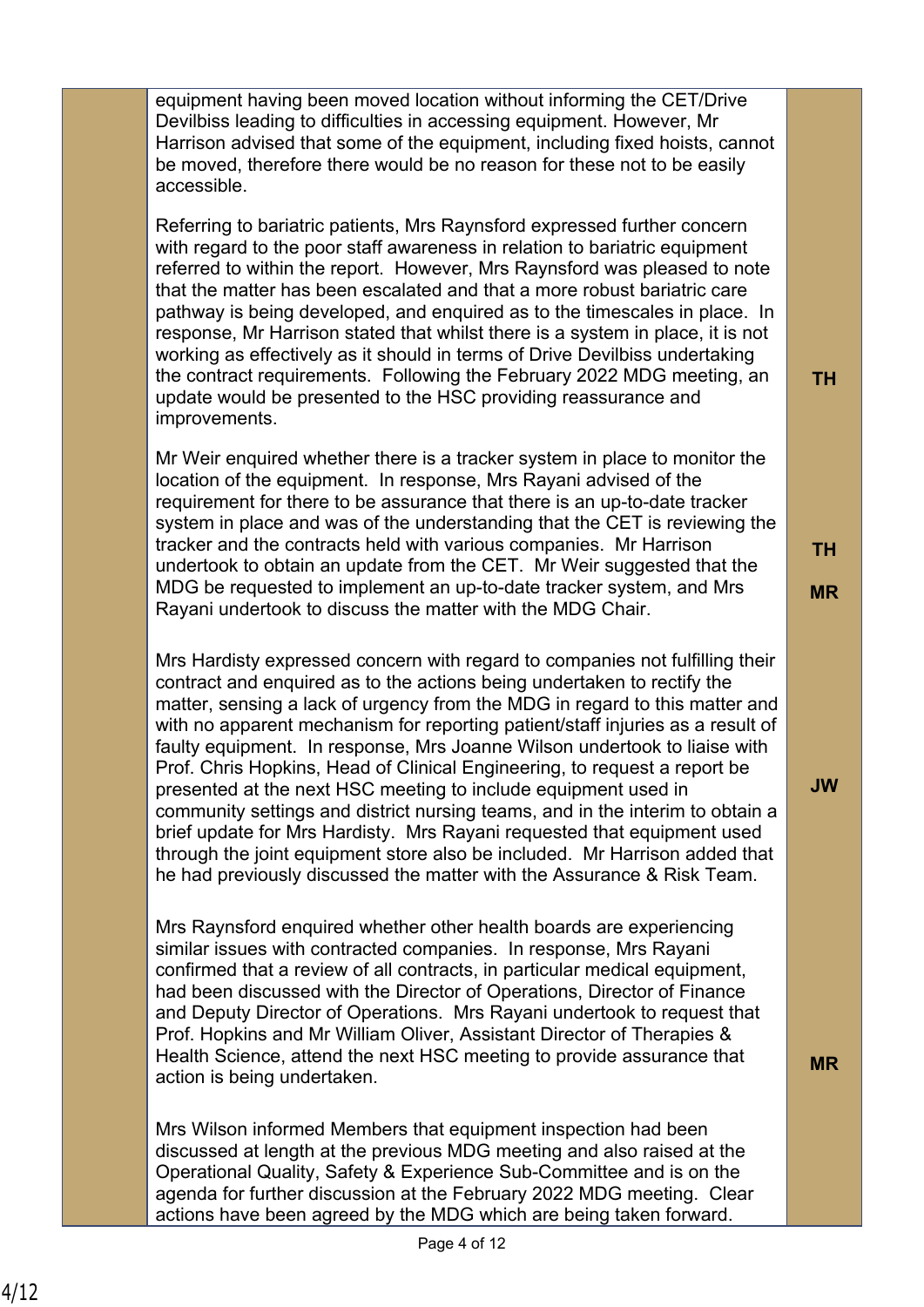Members were only able to gain some assurance that work has progressed and looked forward to a further report at the next meeting.

The Committee gained some **ASSURANCE** that work has progressed, and improvements have been made in relation to the health and safety themes as detailed within the report and it was agreed to escalate the matter to **Board** 

# **HSC HEALTH AND SAFETY REGULATIONS**

**(22)07** *Mr Rob Elliott joined the HSC meeting*

Members received the Health and Safety Regulations: Control of Substances Hazardous to Health (COSHH) 2002 (as amended) report, noting the wide range of hazardous substances in use across HDdUHB, and the situations where there may be a risk of exposure to dust, fumes, asphyxiants, carcinogens, asthmagens, and work-associated biological agents.

Mrs Rayani drew Members attention to the RAG (red, amber, green) rating applied against each regulation contained with the report, in order to provide Members with a clear status of progress against the various actions.

Mr Harrison introduced Mr Gerard Sellek, H&S Adviser, explaining that Mr Sellek has been in post since March 2020. Although the majority of his time in post to date has been spent undertaking COVID-19 pandemic related work, Mr Sellek has also carried out work relating to COSHH, looking at higher risk areas within HDdUHB, resulting in the development of a database of findings. Members were pleased to note that no immediate concerns have been found. H&S training, including COSHH, has been provided to approximately 400 managers to date, and the COSHH forms have been amended to make them more straightforward and user friendly.

Mr Paul Newman, referring to the RAG ratings contained within the report, enquired as to the scale of the problem, for example in terms of *"Regulation 6 – This is not being complied with as only a small number of substances in HDdUHB have "suitable and sufficient" COSHH assessments"*, how many are required, how many have been undertaken and have any issues arisen. In response, Mr Sellek confirmed that the only concerns to date have been when Improvement Notices have been received from the Health & Safety Executive (HSE), advising that one had been received of late with regard to a mortuary matter which had been very quickly resolved. Mr Sellek added that there are approximately 15 COSHH assessments in place, however there are close to 200 substances being assessed. The updated COSHH forms have made the process simpler and rather than assess each substance individually, the "process" (which could include up to 30 substances) can be assessed, resulting in a reduced number of assessments needing to be undertaken. A detailed training programme for managers to undertake the process is also being developed. In response to how challenging this is to undertake at operational level, Mr John Evans suggested that it may require assessing site by site and that advice would be sought from the H&S Team. Mr Harrison confirmed that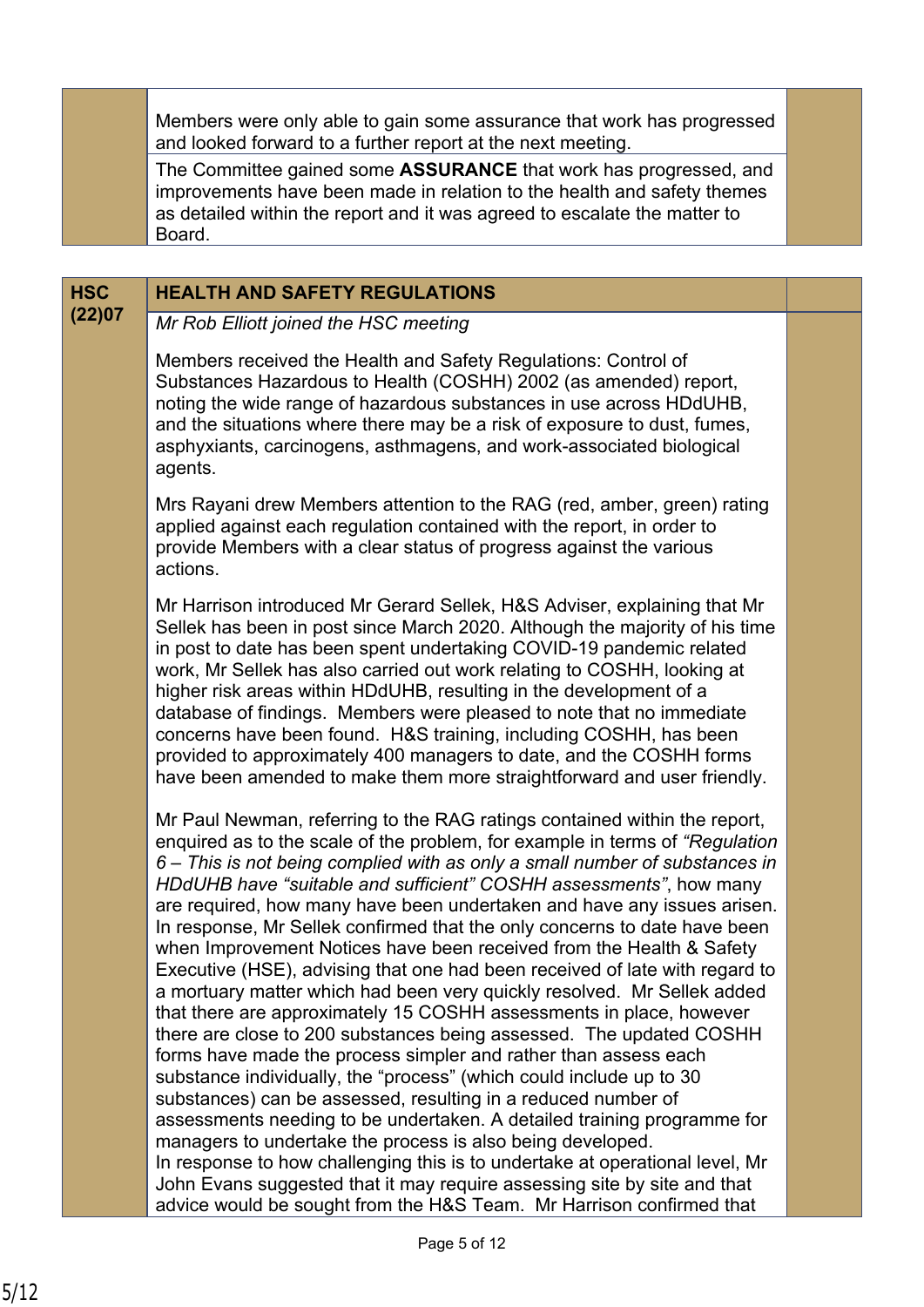| certain areas, including pharmacy, estates, facilities and the mortuary have<br>already been assessed and whilst there is additional work to be<br>undertaken, progress is being made and compliance monitored.<br>Members gained assurance that COSHH work is progressing and is under<br>the focus of the H&S Team. An update report was requested to be<br>presented in July 2022 and Mrs Claire Williams undertook to include this<br>within the 2022/23 HSC workplan. | <b>CW</b> |
|----------------------------------------------------------------------------------------------------------------------------------------------------------------------------------------------------------------------------------------------------------------------------------------------------------------------------------------------------------------------------------------------------------------------------------------------------------------------------|-----------|
| The Committee received ASSURANCE from the report that work is<br>progressing and <b>NOTED</b> that while there are key aspects not currently<br>being complied with, work has been undertaken and is underway to support<br>full compliance with the regulations, beginning in January 2022.                                                                                                                                                                               |           |

### **HSC HEALTH AND SAFETY PERFORMANCE STANDARDS & TARGETS**

**(22)08** Members received the Health and Safety Performance Standards and Targets report, setting out the Health, Safety and Security Department's objective of using information available to assure the HSC that throughout HDdUHB, arrangements to control health and safety risks are in place; comply with the law as a minimum; and operate effectively. It was noted that there is no single reliable measure of health and safety performance and what is required is a "basket" of measures or a "balanced scoreboard", providing information on a range of health and safety activities. With this in mind, the Health, Safety and Security Team have agreed Key Performance Indicators (KPIs) to enable HDdUHB to better measure and monitor health and safety performance. Mrs Rayani emphasised that this is a topic which the HSE is focused upon, and although work is progressing in terms of leading indicators, further focus on areas for progression is being undertaken. An update has been provided to the HSE confirming this is work in progress.

> Mrs Hardisty enquired whether there is a timescale in place for the HSC to receive dashboard reports. In response, Mr Harrison informed Members that although plans had been in place some time ago for a dashboard to be available, he was unsure of the current timescale. Mrs Rayani undertook to pursue the matter further with the Head of Strategic Performance Improvement and the Head of Quality & Governance.

> In response to Mr Weir's enquiry with regard to the amount of support provided in terms of information/data gathering, Mr Harrison confirmed that much of the data is produced from within the H&S Team, however additional support would be required from the Performance Improvement Team in terms of wider dashboard compliance.

Mr Weir further enquired whether historic data from the previous year could be collected in terms of capturing patterns and setting targets for the future. In response, Mr Harrison confirmed that data could be collected from the previous year.

Mr Newman enquired whether the KPIs are consistent with other organisations. In response, Mr Harrison informed Members that he is a member of an all-Wales H&S Group, where KPIs have been discussed.

**MR**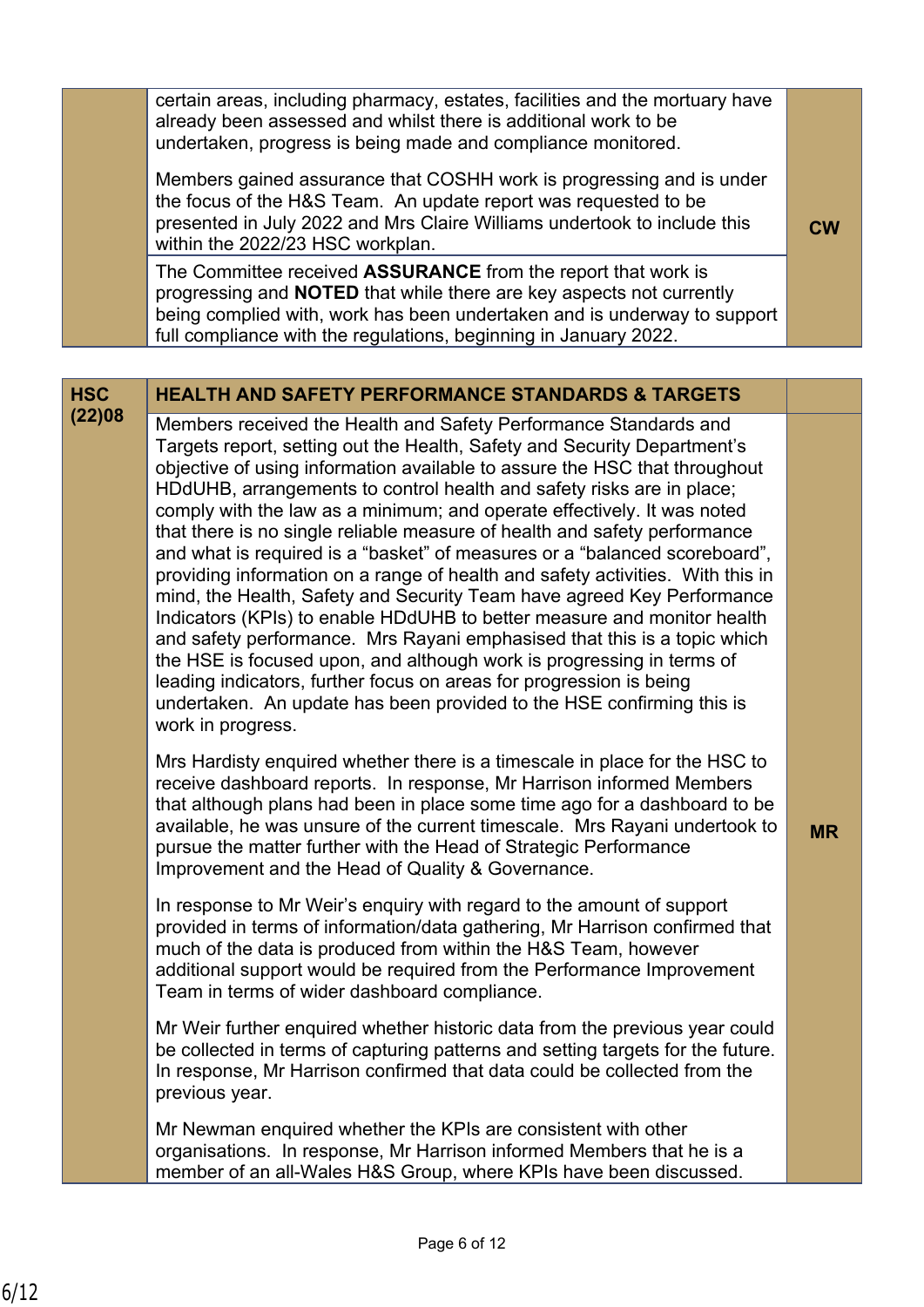Furthermore, these have been discussed with the HSE, who are content with what had been produced.

Mrs Rayani added that different metrics would be available for different timescales based on what has been captured previously and what is new.

Members gained assurance from the report that work is progressing in relation to how health and safety is measured.

The Committee gained **ASSURANCE** from the report that work is progressing in relation to how health and safety is measured, and to support the suggested performance indicators as highlighted.

# **HSC FIRE SAFETY UPDATE REPORT**

**(22)09** Members received the Fire Safety Update Report, providing an update with regard to progress in managing the following areas of fire safety: Fire Enforcement Notices (FEN)/Letters of Fire Safety Matters (LoFSM), Fire Safety Management, and Fire Safety Governance, since the previous meeting held on 15<sup>th</sup> November 2021.

Mr Rob Elliott highlighted the following matters:

- **Fire Enforcement Notices/Letters of Fire Safety Matters (Phase 1)** Following the review undertaken by the Supply Chain Partner at the request of Mid and West Wales Fire & Rescue Service (MWWFRS) in terms of the impact of the overboarding works, the assessment of the impact of overboarding has been reviewed by the external Project Management Team. As a result of the significant works, the anticipated completion date is the end of December 2022. MWWFRS is fully supportive of the adjustment to the compliance dates.
- **Glangwili Hospital (GGH) Advanced Works** The completion of three doorsets remain outstanding as a result of restrictions relating to contractors access due to the proximity to COVID-19 related facilities. A completion date is not in place in light of the lack of access to these areas due to the on-going COVID-19 position. Discussions are being undertaken with MWWFRS in respect of signing off the Enforcement Notices associated with these works and to potentially include the three doors in the formal Phase 1 works.
- **GGH Phase 1** HDdUHB received Welsh Government (WG) approval at the end of November 2021 in the sum of circa £16.5m, and promptly instructed the contractor to mobilise. Cabins are due to arrive week commencing  $17<sup>th</sup>$  January 2022, with a forecast completion date of February 2023.
- **Additional Letters of Safety Matters (Bronglais General Hospital (BGH))** – Substantial work has been undertaken to date, however additional work is required which has been discussed with WG and MWWFRS. A mutually convenient date is awaited in terms of presenting the position. The Ceredigion Fire Safety Team is content with the updates received to date.
- **Prince Phillip Hospital (PPH)** Members were informed that a site visit had been undertaken by MWWFRS recently, with a further two visits scheduled for week commencing  $17<sup>th</sup>$  January 2022. An update would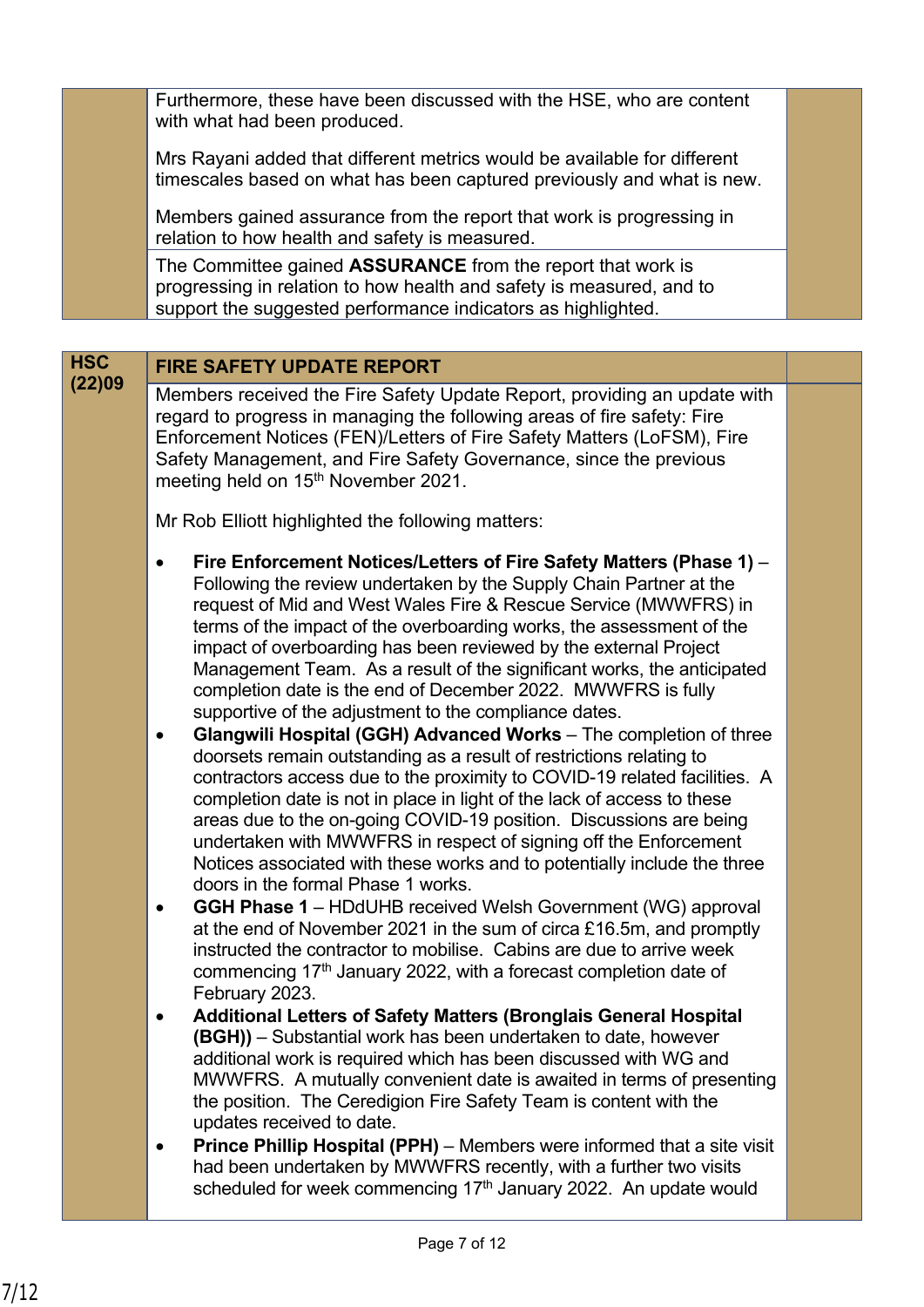| be included within the Fire Safety Update Report presented at the next<br>HSC meeting.<br>Fire Safety Training - Level 3 training compliance remains very low and<br>$\bullet$<br>will be monitored carefully and developments reported in the future.<br>Mrs Hardisty, referring to the requirements of the MWWFRS in terms of the<br>overboarding and given that advice in terms of contractors is received from<br>NHS Wales Shared Services Partnership (NWSSP), enquired whether<br>NWSSP is aware of all the requirements of the MWWFRS. In response, Mr<br>Elliott confirmed that support was received from both NWSSP and WG,<br>however the MWWFRS was very inflexible in their approach with regard to<br>the overboarding.<br>Mrs Hardisty, acknowledging the different approaches by the MWWFRS<br>across HDdUHB's 3 counties, highlighted the requirement for consistency<br>and suggested that this matter could be discussed further with WG. Mr<br>Elliott undertook to discuss the matter with WG to ensure they are aware of<br><b>RE</b><br>the different approaches undertaken.<br>Members noted the content of the report presented and acknowledged the<br>work achieved to strengthen fire safety compliance.<br>Mr Rob Elliott left the HSC meeting<br>The Committee:<br>NOTED the content of the report and ACKNOWLEDGED the work<br>$\bullet$<br>achieved to strengthen fire safety compliance.<br><b>NOTED</b> that further updates will be presented at future HSC meetings. |  |  |
|----------------------------------------------------------------------------------------------------------------------------------------------------------------------------------------------------------------------------------------------------------------------------------------------------------------------------------------------------------------------------------------------------------------------------------------------------------------------------------------------------------------------------------------------------------------------------------------------------------------------------------------------------------------------------------------------------------------------------------------------------------------------------------------------------------------------------------------------------------------------------------------------------------------------------------------------------------------------------------------------------------------------------------------------------------------------------------------------------------------------------------------------------------------------------------------------------------------------------------------------------------------------------------------------------------------------------------------------------------------------------------------------------------------------------------------------------------------------------------------------------------|--|--|
|                                                                                                                                                                                                                                                                                                                                                                                                                                                                                                                                                                                                                                                                                                                                                                                                                                                                                                                                                                                                                                                                                                                                                                                                                                                                                                                                                                                                                                                                                                          |  |  |
|                                                                                                                                                                                                                                                                                                                                                                                                                                                                                                                                                                                                                                                                                                                                                                                                                                                                                                                                                                                                                                                                                                                                                                                                                                                                                                                                                                                                                                                                                                          |  |  |
|                                                                                                                                                                                                                                                                                                                                                                                                                                                                                                                                                                                                                                                                                                                                                                                                                                                                                                                                                                                                                                                                                                                                                                                                                                                                                                                                                                                                                                                                                                          |  |  |
|                                                                                                                                                                                                                                                                                                                                                                                                                                                                                                                                                                                                                                                                                                                                                                                                                                                                                                                                                                                                                                                                                                                                                                                                                                                                                                                                                                                                                                                                                                          |  |  |
|                                                                                                                                                                                                                                                                                                                                                                                                                                                                                                                                                                                                                                                                                                                                                                                                                                                                                                                                                                                                                                                                                                                                                                                                                                                                                                                                                                                                                                                                                                          |  |  |
|                                                                                                                                                                                                                                                                                                                                                                                                                                                                                                                                                                                                                                                                                                                                                                                                                                                                                                                                                                                                                                                                                                                                                                                                                                                                                                                                                                                                                                                                                                          |  |  |
|                                                                                                                                                                                                                                                                                                                                                                                                                                                                                                                                                                                                                                                                                                                                                                                                                                                                                                                                                                                                                                                                                                                                                                                                                                                                                                                                                                                                                                                                                                          |  |  |
|                                                                                                                                                                                                                                                                                                                                                                                                                                                                                                                                                                                                                                                                                                                                                                                                                                                                                                                                                                                                                                                                                                                                                                                                                                                                                                                                                                                                                                                                                                          |  |  |

| <b>HSC</b> | <b>OPERATIONAL SECURITY MODEL UPDATE</b>                                                                                                        |              |
|------------|-------------------------------------------------------------------------------------------------------------------------------------------------|--------------|
| (22)10     | Mrs Rayani provided a verbal update with regard to the Operational<br>Security Model, confirming that this would be incorporated within the new |              |
|            | Security Planning Objective (PO). Members noted that the closed-circuit                                                                         |              |
|            | television (CCTV) Policy required updating and is referred to later on in the<br>agenda.                                                        |              |
|            | A further Operational Security Model update would be presented to a future<br>Committee meeting.                                                | <b>MR/AC</b> |
|            | The Committee NOTED the Operational Security Model verbal update.                                                                               |              |

| <b>HSC</b><br>(22)11 | DEEP DIVE: CORPORATE, DIRECTORATE AND SERVICE RISKS<br><b>REVIEW</b>                                                                                                                                                                                                                                                                                                                                                                              |  |
|----------------------|---------------------------------------------------------------------------------------------------------------------------------------------------------------------------------------------------------------------------------------------------------------------------------------------------------------------------------------------------------------------------------------------------------------------------------------------------|--|
|                      | Members were presented with a PowerPoint presentation relating to a deep<br>dive of the Corporate, Directorate and Service H&S themed risks, noting<br>that there are currently 572 live risks recorded on the Datix Risk Module                                                                                                                                                                                                                  |  |
|                      | which are scrutinised by the H&S Team periodically in order to review their<br>scores. There are currently 48 risks where the HSC is identified as the lead<br>Committee, however only Corporate and Directorate level risks are<br>reported to the Committee, as Directorates should have undertaken an<br>escalation process whereby the more serious risks are moved to<br>Directorate level. This also prevents Committees being overwhelmed. |  |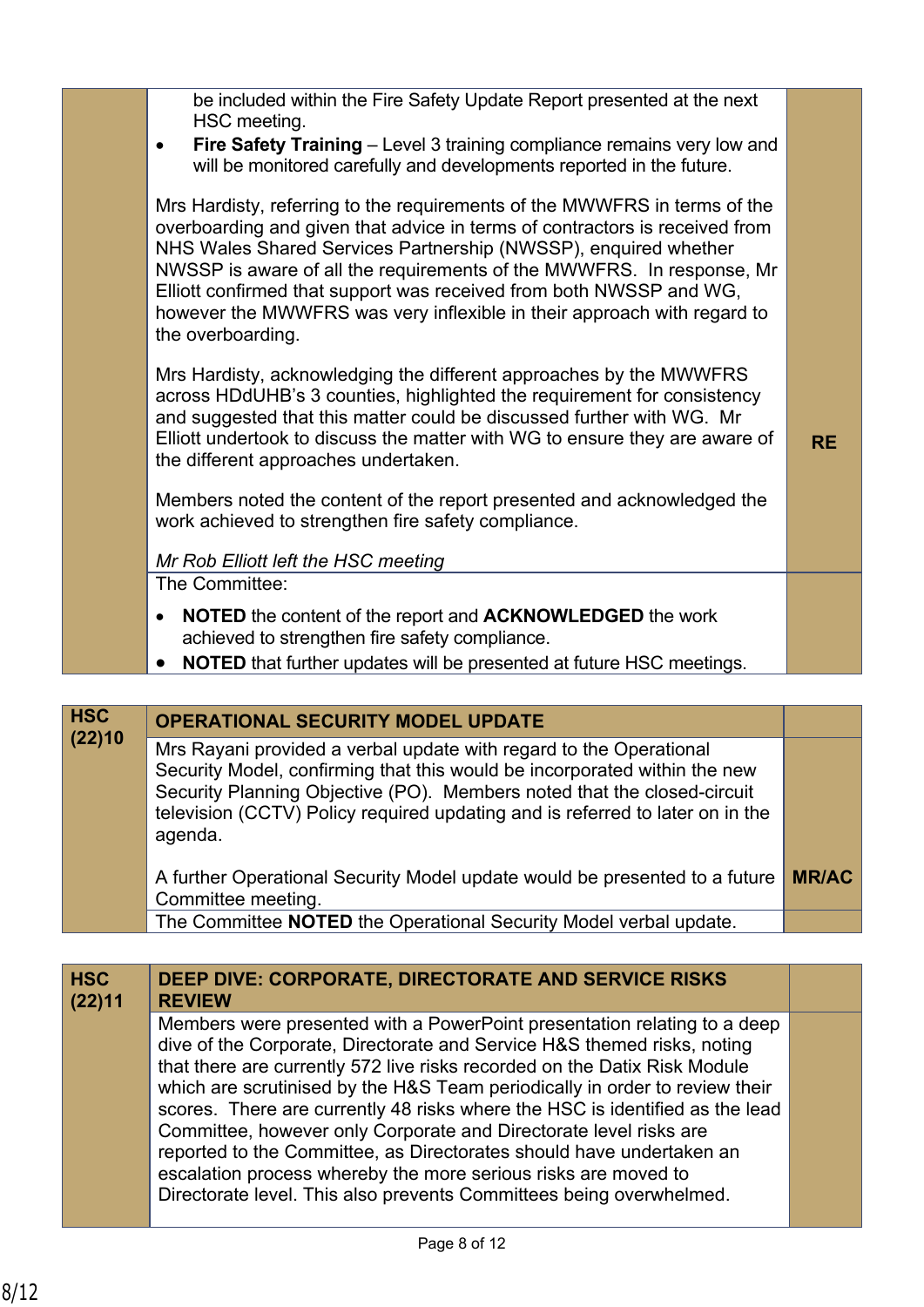| Mrs Rayani informed Members that as part of an exercise to review               |
|---------------------------------------------------------------------------------|
| operational risk registers, all risks are being updated with the support of the |
| Assurance & Risk Team to ensure there is standardisation in terms of risk       |
| scores and identification. Assurance was provided that all H&S identified       |
| risks, at all levels, are being managed and actively reviewed. Mrs Hardisty     |
| emphasised the importance of ensuring that risk reports are presented to        |
| all relevant committees.                                                        |

Mr Newman, referring to the current 48 risks where the HSC is identified as the lead committee, enquired whether similar risk register reports presented at other committees would be presented to the HSC moving forward. In response, Mrs Wilson confirmed that corporate and directorate risk reports should be reported to every other meeting and deep dive reports presented at alternate meetings. Deep dives reports, which should be provided by the risk owner, are aimed to provide the Committee with assurance on specific risks. Mrs Wilson advised that she had discussed the report presented with Mr Harrison as some of the data from the Datix risk module had had not been interpreted correctly.

Referring to page 5 of the presentation, Members were surprised to note that the current risk score for "Estates and Facilities – bulk oxygen capacity" is "extreme". Mrs Rayani undertook to establish the reasoning for the current risk score.

There are only 2 corporate risks aligned to the HSC; which relate to social distancing and fire. Mr Harrison advised that a risk relating to security management has been developed and will be submitted to the Executive Risk Group for approval onto the Corporate Risk Register.

Members noted the Deep Dive: Corporate, Directorate and Service Risks Review presentation and looked forward to continuing to receive corporate and directorate reports in the future.

The Committee **NOTED** the Deep Dive: Corporate, Directorate and Service Risks Review presentation.

### **HSC PLANNING OBJECTIVES UPDATE (22)12**

*Mr Andrew Carruthers & Ms Alison Shakeshaft joined the HSC meeting*

Members received the Planning Objectives (PO) report, providing an update on the progress made in the development (delivery) of the two POs under the Executive leadership of the Director of Public Health that are aligned to the HSC:

- *4H: Review and refresh the Health Board's emergency planning and civil contingencies/public protection strategies and present to Board by December 2021. This should include learning from the COVID-19 pandemic – Deferred to 2022/23.*
- *4I: Achieve Gold level for the Defence Employers Recognition scheme by March 2022 - Completed.*

In addition, Members received an annex report, providing an update on PO 4I, noting that work to implement the Armed Forces Covenant has continued despite the restrictions of the COVID-19 pandemic, and although **MR**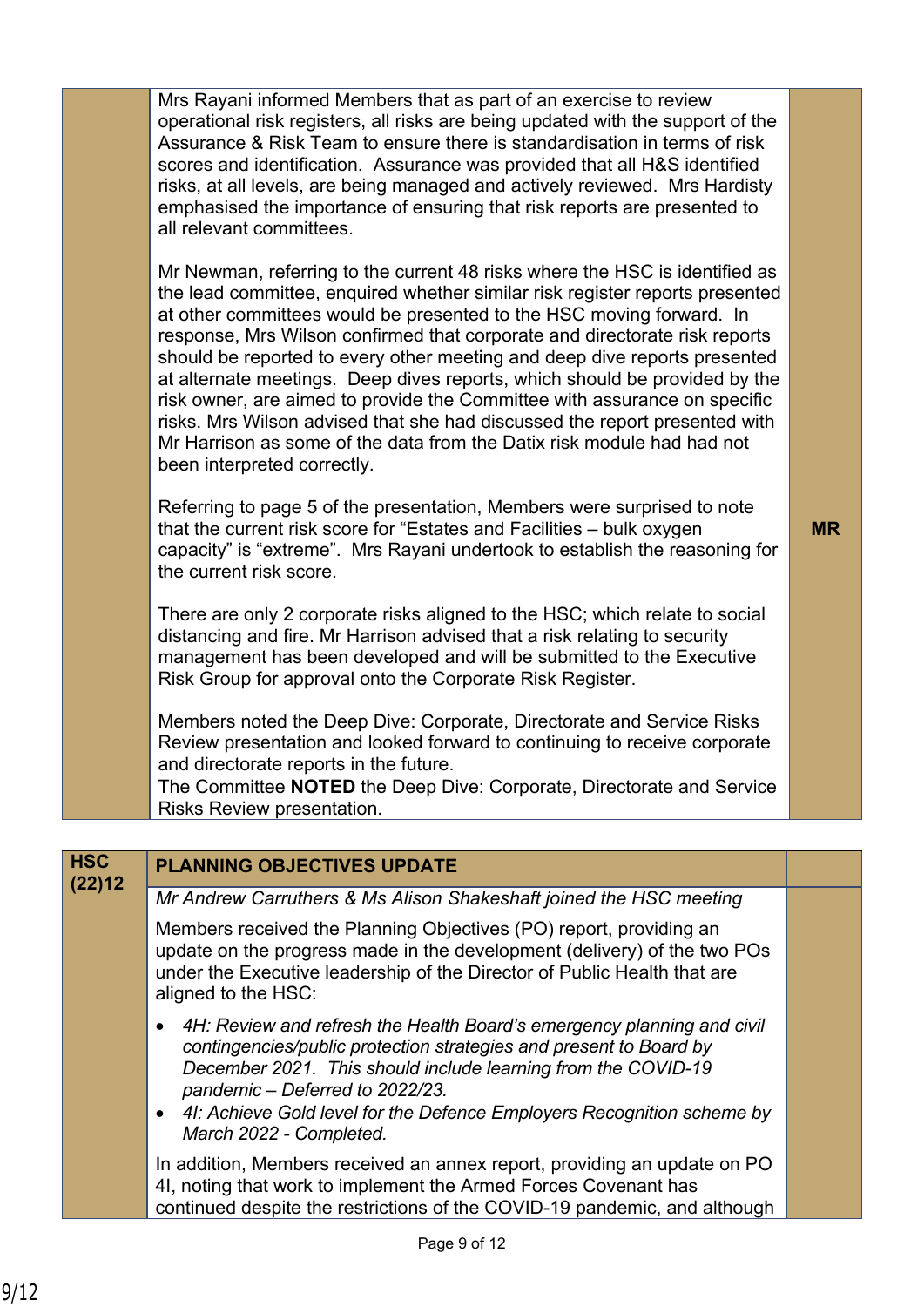the PO has been fully achieved during 2021/22, a follow-on PO has been proposed to ensure that this work, which will be subject to the Armed Forces Bill, continues to be reviewed by the Board and relevant assurance Committees.

Ms Alison Shakeshaft presented the report in the absence of the Director of Public Health, and was pleased to confirm that PO 4I is now complete. With regard to PO 4H, this has been deferred due to the COVID-19 pandemic and the new major trauma network. An all-Wales workshop is planned for later in the year and will be used to inform the HDdUHB Major Incident Plan (MIP). It is anticipated that the MIP would be presented to the HSC in the Summer or Autumn of 2022.

Mrs Raynsford, in her role as Armed Forces Champion, expressed congratulations to HDdUHB for gaining the Defence Employer Scheme Gold Award in recognition of the support provided to the Armed Forces Community.

Members gained assurance on the current position in regard to the progress of the POs aligned to the HSC.

*Ms Shakeshaft left the HSC meeting*

The Committee received **ASSURANCE** on the current position in regard to the progress of the Planning Objectives aligned to the HSC, in order to onwardly assure the Board where Planning Objectives are progressing and are on target, and to raise any concerns where Planning Objectives are identified as behind in their status and/or not achieving against their key deliverables.

# **HSC POLICIES FOR APPROVAL**

- **(22)13** The Committee was presented with the following policies/procedures for approval, noting that equality impact assessments have been undertaken for each:
	- **Procedure 767 New and Expectant Mothers/Birthing Parents Procedure (Version 2)** – It was noted that there have been no changes to the relevant legislation or guidance since the 2018 Version 1 of the Procedure, therefore the only changes that have been made are to the corporate elements, i.e. the Owning Group is now the Health and Safety Advisory Group (HSAG), the lead Executive Director for the Procedure is now the Director of Nursing, Quality and Patient Experience rather than the Director of Operations and the list of other HDdUHB documents to be read in conjunction with the Procedure has been updated. Members approved Procedure 767.
	- **Updated Policy & Procedure 703 Control of Substances Hazardous to Health (COSHH) Policy & Procedure (Version 2)** – It was noted that there have been no changes to the relevant legislation or guidance since the 2018 Version 1 of the Policy & Procedure, however amendments have been made to the corporate elements, i.e. the Owning Group is now the HSAG, the lead Executive Director is now the Director of Nursing, Quality & Patient Experience, rather than the Director of Operations and the list of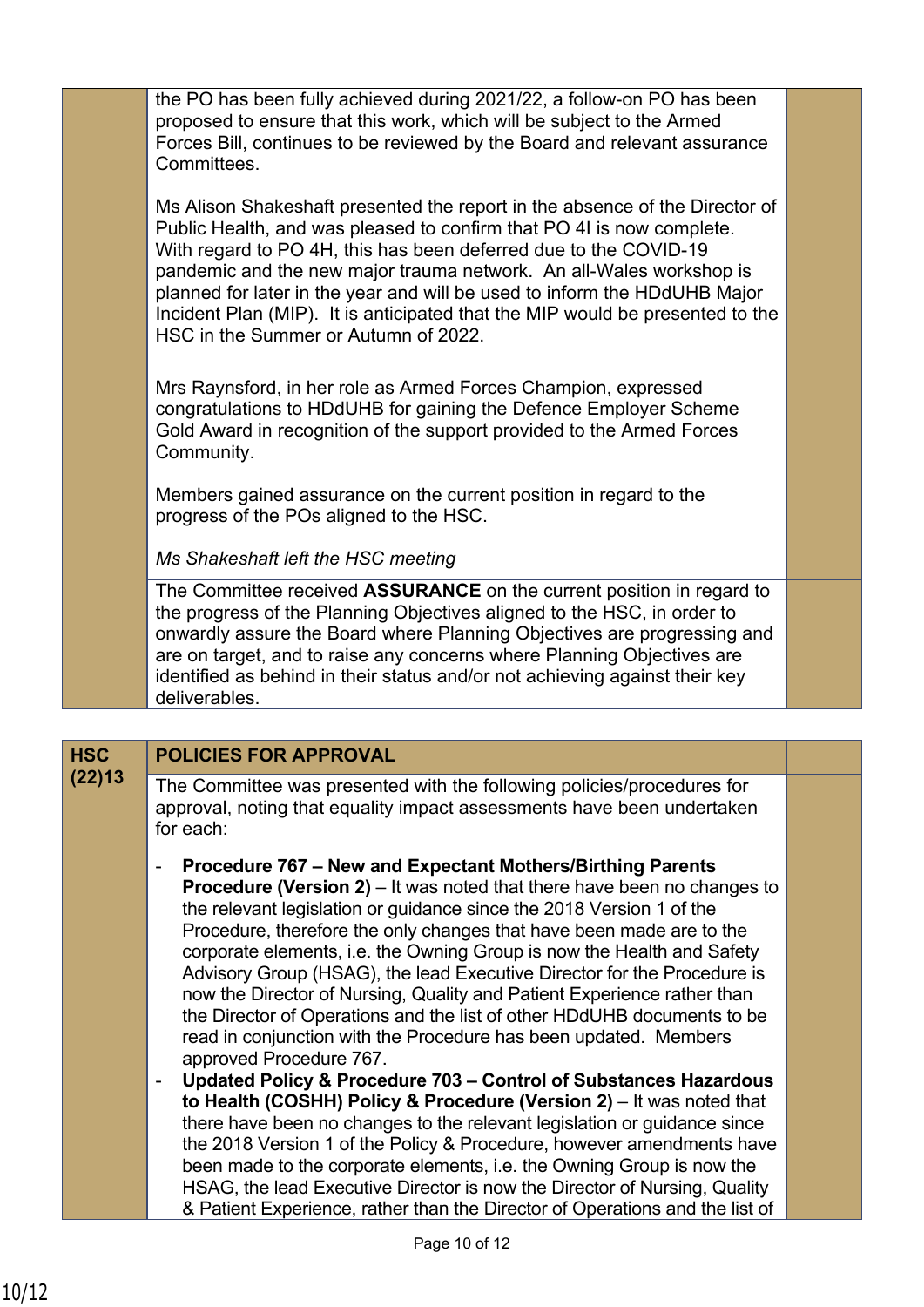other HDdUHB documents to be read in conjunction with the Policy and Procedure has been updated. Members approved Policy & Procedure 703.

- **Approval to the Extension of Health and Safety Policies** Members were requested to approve 6-month extensions to the review dates of Policy 749 – Lockdown Policy and Policy 431 – Latex Policy. It was noted that the reason for the extension to Policy 749 is due to the review of security arrangements currently being undertaken and the requirement for the revised Policy to reflect these improved security measures. With regard to Policy 431, as part of the review process, it was identified that a task and finish group needs to be established to consider the nature of the issues raised and for a full review to be undertaken. Members approved the extension of the review dates of Policies 749 and 431.
- **Policy 323 Closed Circuit Television (CCTV) Policy** It was noted that a full assessment of the Policy had been undertaken with considerable input from an information governance perspective to ensure that the content is up to date and meets relevant legislation. Members approved Policy 323.
- **Policy 382 Estates Ventilation Policy** It was noted that this is a new policy. Mr Newman enquired whether there are sufficient resources in place to comply with the Policy and whether it has to be adhered to. In response, Mr Andrew Carruthers advised of some challenges in place in order to be compliant, however a Task & Finish Group has been established with regard to mitigations. Mrs Rayani confirmed that the challenges in all clinical areas relating to ventilation are recognised and support is being provided from NWSSP with substantial work undertaken to gain compliance. Members noted that funding for the procurement of portable equipment this financial year (2021/22) is likely, however may not be available in 2022/23. A rapid review is also being carried out, including the cleaning of vents and the undertaking of assessments. Mr Newman further enquired how adherence to the Policy is monitored. In response, Mrs Rayani confirmed that a number of mitigations are in place, including policies, procedures and audits, to ensure compliance. There is also a specific Ventilation Task & Finish Group in place overseeing all ventilation related activity. Referring to section 7.3 on page 11 of the Policy, Mrs Hardisty enquired whether the Board Level Director should be the Director of Operations as opposed to the Deputy Chief Executive. It was agreed that it should be the Director of Operations and Mrs Williams undertook to inform the Policy Co-ordinator of the required amendment. Members approved Policy 382.
- **Policy 434 Medical Gas Policy** It was noted that the revised Policy included additional COVID-19 alert documents for reference. Members approved Policy 434.
- **Procedure 696 First Aid at Work Procedure (Version 2)** It was noted that there had been no changes to the relevant legislation or guidance since the 2018 Version 1 of the Procedure, therefore the only amendments that have been made are to the corporate elements, i.e. the Owing Group is now the HSAG, the lead Director is now the Director of Nursing, Quality & Patient Experience, rather than the Director of Operations and the list of other HDdUHB documents to be read in conjunction with the Procedure has been updated. Members approved Procedure 696.

**CW**